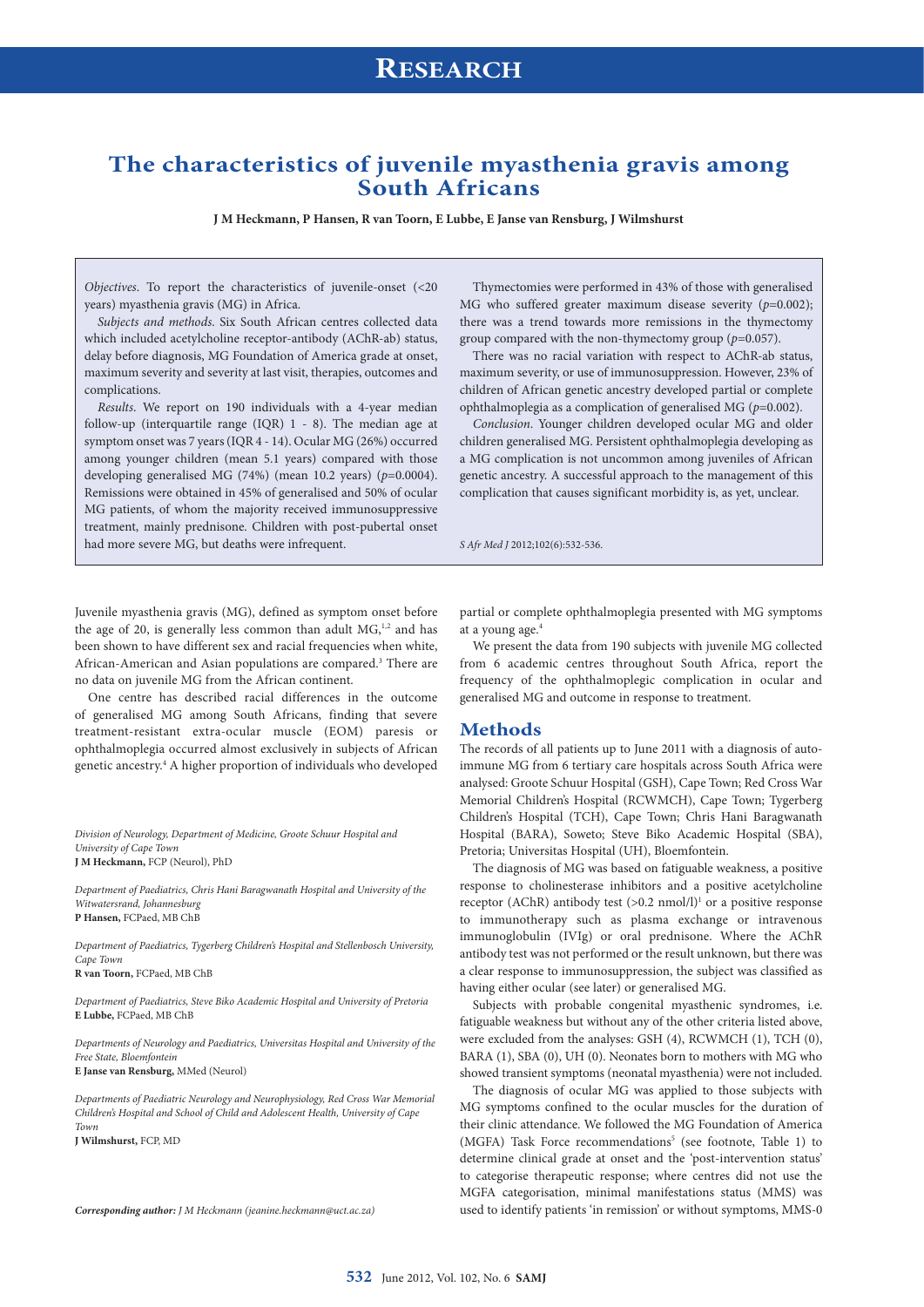# **RESEARCH**

refers to those without treatment, MMS-1 refers to cholinesterase inhibitors (pyridostigmine) only, MMS-3 refers to subjects also undergoing immunosuppressive therapies. Immunosuppressive therapies consisted of prednisone with or without steroid-sparing agents, intravenous immunoglobulin (IVIg) or plasma exchange. Among those subjects undergoing thymectomy, the delay in months/ years between symptom onset and thymectomy was documented, as was thymic histology.

Subjects from Cape Town had been followed up for the longest period due to the referral system between the paediatric units of TCH and RCWMCH and the MG clinic at GSH. Furthermore, a prospective observational database was established at GSH in 1996 and updated 6-monthly, recording a quantified MG score on each patient, outcome and number of paralysed EOMs and treatment.<sup>4</sup> In 2010 the other centres were co-opted into assessing their own patient records, largely retrospectively, and documenting age at onset,

|                                 | <b>GSH</b>          | <b>RCWMCH</b>        | <b>TCH</b>       | <b>BARA</b>      | <b>SBA</b>       | <b>UH</b>                |
|---------------------------------|---------------------|----------------------|------------------|------------------|------------------|--------------------------|
| Total MG, N                     | 77                  | 28                   | 14               | 53               | $\,8\,$          | $10\,$                   |
| AChR-ab+, $N$ (%)               | 58 (76)             | 16(59)               | 5(42)            | 30 (86)          | 8(100)           | 9(90)                    |
| Ocular MG, N (%)                | 5(6)                | 16(57)               | 9(64)            | 16(30)           | 4(50)            | 0(0)                     |
| Female, $N$ (%)                 | 0(0)                | 8(50)                | 7(78)            | 11(69)           | 3(75)            |                          |
| Onset, mean years (±SD)         | $11.4 \ (\pm 5.9)$  | $3.9 \ (\pm 1.8)$    | $3.8 (\pm 2.0)$  | 4.4 $(\pm 2.4)$  | 7.5 $(\pm 3.0)$  |                          |
| Generalised MG, N (%)           | 72 (94)             | 12(43)               | 5(36)            | 37 (70)          | 4(50)            | 10(100)                  |
| Females, $N$ (%)                | 52(72)              | 5(45)                | 4(80)            | 20(54)           | 3(75)            | 6(60)                    |
| Onset, mean years (±SD)         | 14.0 $(\pm 4.0)$    | 4.4 $(\pm 2.5)$      | 5.2 $(\pm 3.7)$  | $6.2 (\pm 2.7)$  | 6.0 $(\pm 0.8)$  | $7.9 \ (\pm 5.1)$        |
| $1 - 11$ years, $N$             | 14                  | 12                   | 5                | 37               | $\boldsymbol{6}$ | $\overline{4}$           |
| 12 - 20 years, N                | 57                  | 0(0)                 | 0(0)             | 0(0)             | 0(0)             | $\mathfrak{Z}$           |
| MGFA diagnosis, N (%)           |                     |                      |                  |                  |                  |                          |
| $\rm I$                         | 14(19)              | $4(36)^{*}$          | 1(20)            | 8(23)            |                  | 1(10)                    |
| IIa,b                           | 30(42)              | 4(36)                | 2(40)            | 16(46)           | 4(100)           | 2(20)                    |
| IIIa,b                          | 12(17)              | 1(9)                 | 1(20)            | 10(29)           | $\overline{a}$   | 3(30)                    |
| IVa,b                           | 8(11)               | 1(9)                 | 1(20)            | 1(3)             |                  | 3(30)                    |
| $\mathbf{V}$                    | 8(11)               |                      | $\overline{a}$   | 1(3)             |                  | 1(10)                    |
| Median follow-up, years (IQR)   | $10.0 (4.0 - 17.0)$ | $4.0(0.8 - 6.9)$     | $2.0(0.2 - 2.0)$ | $2.2(1.0 - 5.5)$ | $3.0(2.4 - 3.3)$ | $3.0(1.3 - 6.0)$         |
| MGFA-max., $N$ (%)              |                     |                      |                  |                  |                  |                          |
| IIa,b                           | 32(45)              | $6(60)$ <sup>*</sup> | 3(60)            | 14(40)           | 4(100)           | $\overline{\phantom{a}}$ |
| IIIa,b                          | 7(10)               | 2(20)                | 1(20)            | 11(31)           |                  | 5(50)                    |
| IVa,b                           | 4(6)                | 2(20)                | 1(20)            | 4(11)            |                  | 2(20)                    |
| V                               | 27(38)              | 0(0)                 | 0(0)             | 6(17)            | $\overline{a}$   | 2(20)                    |
| Death due to MG, $N$ (%)        | 0(0)                | 0(0)                 | 0(0)             | 3(9)             |                  | 1(10)                    |
| Thymectomies, $N$ (%)           | 47(66)              | 1(9)                 | 0(0)             | 5(17)            | 0(0)             | 4(40)                    |
| Thymomectomies, $N$ (%)         | 2(3)                | 0(0)                 | 0(0)             | 0(0)             | 0(0)             | 1(10)                    |
| Treatment, $N$ (%)              |                     |                      |                  |                  |                  |                          |
| CH only                         | $8(11)^{†}$         | $6(55)^{9}$          | 1(20)            | $15(43)^{9}$     | 0(0)             | 0(0)                     |
| + Pred                          | 17(24)              | 1(9)                 | 3(60)            | 16(46)           | 2(50)            | 1(10)                    |
| $\,$ + Pred $\,$ + azathioprine | 45(63)              | 3(27)                | 0(0)             | 2(6)             | 2(50)            | 8(80)                    |
| + Pred + methotrexate           | $9(13)^{\ddagger}$  | $1(9)^{\ddagger}$    | 1(20)            | 5(14)            | 0(0)             | $3(30)^{\ddagger}$       |
| + IVIg/plasma exchange          | 15(21)              | 2(18)                | 1(20)            | 2(6)             | 0(0)             | 6(60)                    |
| MGFA-last follow-up, $N$ (%)    |                     |                      |                  |                  |                  |                          |
| <b>MMS</b>                      | 34(51)              | 4(40)                | 3(75)            | 15(47)           | 0(0)             | 5(56)                    |
| $\rm I$                         | 11(16)              | 0(0)                 | 1(25)            | 0(0)             | 0(0)             | 0(0)                     |
| IIa,b                           | 20(30)              | 5(50)                | 0(0)             | 14(44)           | 4(100)           | 3(33)                    |
| IIIa,b                          | 1(1)                | 1(10)                | 0(0)             | 3(9)             | 0(0)             | 1(11)                    |
| IVa,b                           | 1(1)                | 0(0)                 | 0(0)             | 0(0)             | 0(0)             | 0(0)                     |
| V                               | 0(0)                | 0(0)                 | 0(0)             | 0(0)             | 0(0)             | 0(0)                     |

GSH = Groote Schuur Hospital; RCWMCH = Red Cross War Memorial Children's Hospital; TCH = Tygerberg Children's Hospital; BARA = Chris Hani Baragwanath Hospital; SBA = Steve Biko<br>Academic Hospital; UH = Universitas Hospital.

\* 1 unknown.

<sup>†</sup>2 individuals were treated with cholinesterase inhibitors (CH) only for 5 and 7 years, respectively, and then initiated on prednisone (Pred).

‡ Mostly individuals who had not experienced steroid-sparing activity with azathioprine.

,<br>3 individuals were treated with intravenous immunoglobulin (IVIg) when they presented in crisis and only received CH thereafter and 1 HIV-infected subject only received CH.

§ Unknown outcomes or deaths are not reflected.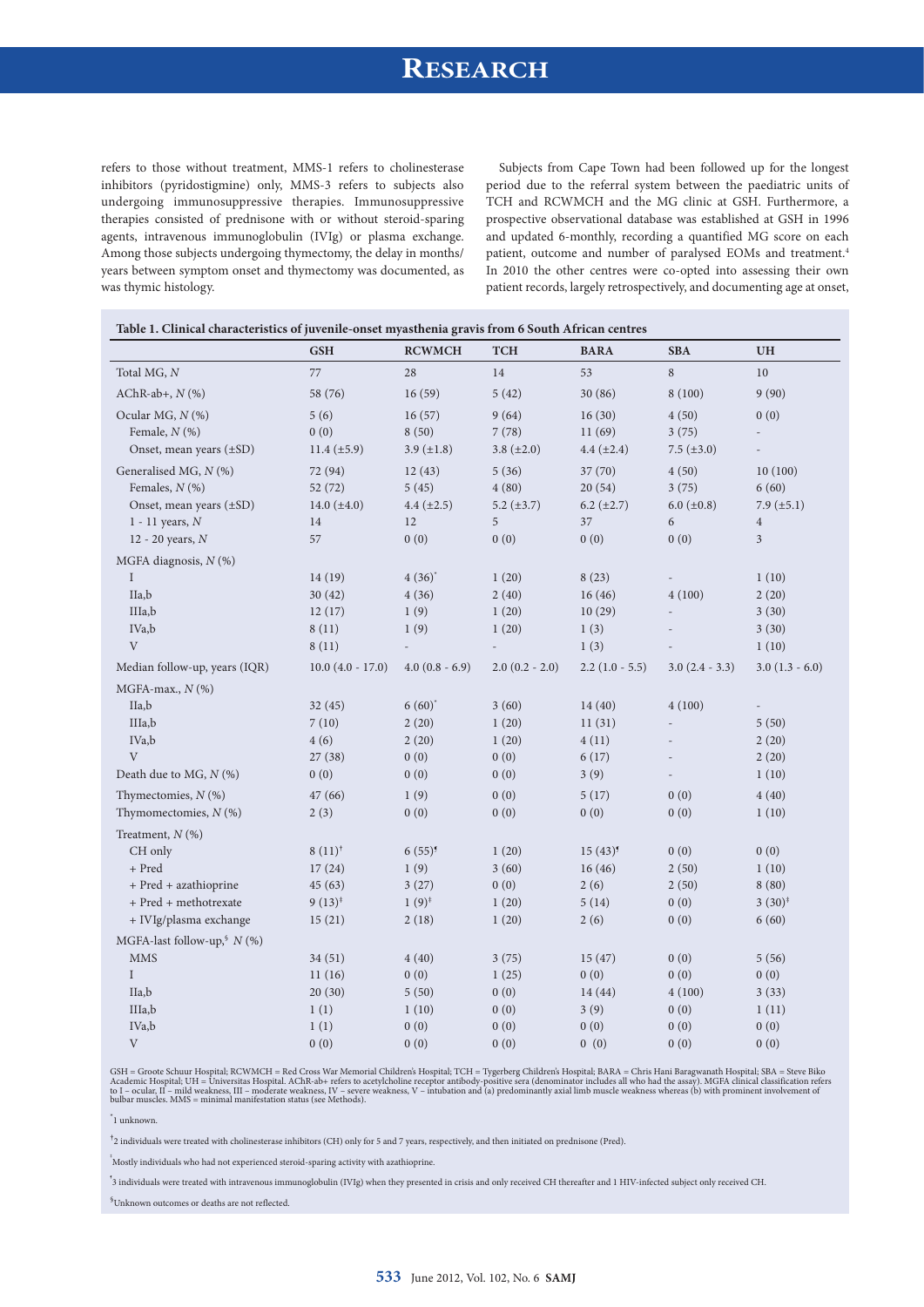# **RESEARCH**

presenting MGFA grade, maximum severity, duration of followup, outcome on treatment and specifically paresis of EOMs and eyelids/ptosis. EOM paresis does not refer to the fatiguable weakness expected with MG but rather spontaneous and persistent pareses/ paralysis of one or more EOMs. If the EOMs could not be precisely examined and rated the investigators summarised these as partial (at least 6/12 (50%) of EOMs affected) or complete ophthalmoplegia (all 12 EOMs affected, invariably with bilateral ptosis).4

We have grouped patients according to race, predominantly by self-reporting (GSH) or mother tongue (remainder), as the ophthalmoplegic MG complication was previously described to show significant racial bias in a GSH cohort.<sup>4</sup> The study protocol was approved by the ethics committees of all the participating universities.

#### **Statistical analyses**

Normally distributed data were presented as means and standard deviations (SD) and non-normally distributed data by medians and interquartile ranges (IQR). As appropriate, the Student *t*-test, Mann-Whitney test, chi-square test (or Fisher's exact test) were used to compare data. The Kruskal-Wallis one-way ANOVA was used to compare continuous variables not normally distributed for more than two groups, e.g. racial categories, and the Spearman rank-order correlation coefficient was used to assess relationships between ordinal variables between two groups. The MGFA and EOM grades were considered ordinal variables. The racial variation of EOMs or MGFA grades was assessed using the Kruskal-Wallis test. All analyses were two-sided and a *p*-value <0.05 was considered significant. Statistical analyses were done using STATISTICA 9 (Statsoft).

#### **Results**

The records of 190 juvenile MG patients who developed symptoms at a median age of 7 years (IQR 4 - 14, range 0.5 - 19.7) were assessed. The distribution of ages at onset showed two peaks corresponding to a pre-pubertal group (onset <12 years, *N*=126; 66%) with a mean age of 5.6 years (SD±2.9) and a post-pubertal group (*N*=64; 34%) with a mean age of 15.6 years (SD±2.2). Children with ocular MG presented at a younger age than those with generalised MG (*p*=0.0004) (Table 1). Subjects presenting with generalised symptoms were diagnosed after a longer delay than those presenting with ocular symptoms (mean 1.2±2.1 v. 0.8±1.4 years, respectively; *p*=0.16). Patients were followed up for a median period of 4 years (IQR 1 - 4, range 0.2 - 44).

Additional auto-immune disease was found in 12 (6%) individuals (1 patient had 2 auto-immune diseases), including systemic lupus erythematosus (2), insulin-dependent diabetes mellitus (2), juvenile rheumatoid arthritis (1), vitiligo (4), thyroid disease (2), psoriasis (1) and alopecia areata (1). Nine individuals had family members with an auto-immune disease of which MG (4% of cohort) was the commonest (the mothers of 2 individuals had MG and a further 3 had a second/third-degree MG relative with MG). There was 1 individual each with additional epilepsy, neurofibromatosis and HIV infection. No individuals developed cancer.

#### **Ocular MG**

Fifty patients had ocular disease as the sole manifestation of MG, with a mean age at symptom onset of 5.1 years (SD±3.5). Children of African or recent African ancestry showed a trend towards developing ocular MG rather than generalised MG  $(p=0.056)$  when compared with those of European ancestry. Ocular MG was more frequent (*N*=47; 94%) in the pre-pubertal onset group (<12 years) than in those with postpubertal onset MG (*N*=3; 5%) (*p*<1×10-4). AChR antibody status was known in 42 of whom 26 (62%) were AChR antibody-positive. The median duration of follow-up was 1.5 years (IQR 0.8 - 4.0).

Forty-five per cent of the subjects were treated with cholinesterase inhibitors, while the remainder also received prednisone. The median time from symptom onset to initiating prednisone was 0.3 years (IQR 0.2 - 0.5). Remissions were obtained in 23 of 46 (50%), of whom 10 (20%) went into remission without using prednisone. Generally, remissions and functional improvement occurred among children of all races  $(p=0.17)$  and occurred irrespective of the use of immunosuppressive therapy  $(p=0.53)$ .

Twenty-one (42%) of these children were followed up for  $\geq 2$ years during which time the MG symptoms remained active and confined to the ocular muscles. Of these subjects, 8 had persistent partial ophthalmoplegia (6 - 10 EOMs paresed) and 2 had complete ophthalmoplegia with bilateral ptosis; all were of African genetic ancestry (*p*=0.006).

#### **Generalised MG**

One hundred and forty subjects had generalised MG and presented with symptoms at an older age (mean 10.2 years, SD±5.4). Twenty-nine (21%) presented with ocular symptoms but developed generalised disease soon thereafter. Indigenous African children developed MG symptoms at a younger age than those with recent African and European genetic ancestry (*p*≤1×10-4). The latency between symptom onset and diagnosis was on average 1.2 years (median 0.5; IQR 0.2 - 1.0). Of the 121 available AChR antibody test results, 98 (81%) were positive, irrespective of race (*p*=0.36). The median duration of follow-up was 5 years (IQR 2 - 10).

Overall, the median MGFA grade at disease presentation was mild (grade 2; IQR 2 - 3), deteriorating to a maximum grade of 3 or moderate disease severity (IQR 2 - 5) and improving to a final grade 1 (IQR  $0 - 2$ ), with 45% (60/133) in functional remission (minimal manifestation status). There was no racial difference in the MGFA grades at presentation or maximum severity but there was a difference in the final MGFA grade  $(p=0.044)$ , likely a reflection of the persistent ophthalmopareses among children with African genetic ancestry (see later). Age at which symptoms started did not influence the final MGFA grade (*p*=0.81).



*Fig. 1. Racial distribution of extra-ocular muscle (EOM) paresis as a complication of AChR antibody-positive generalised myasthenia gravis (MG). A histogram plot of EOM dysfunction in MG subjects followed up for at least 2 years and who had AChR antibody-positive MG. Racial classification according to the South African census groups (see Methods): B = indigenous African or black; M/A = mixed or recent African ancestry; W = white or European ancestry. N refers to full EOM movements but may have fatiguable weakness; paresed refers to 1 or more of the 12 EOMs showing paresis or ophthalmoplegia; complete refers to ophthalmoplegia of all 12 EOMs (χ<sup>2</sup>; p=0.003).*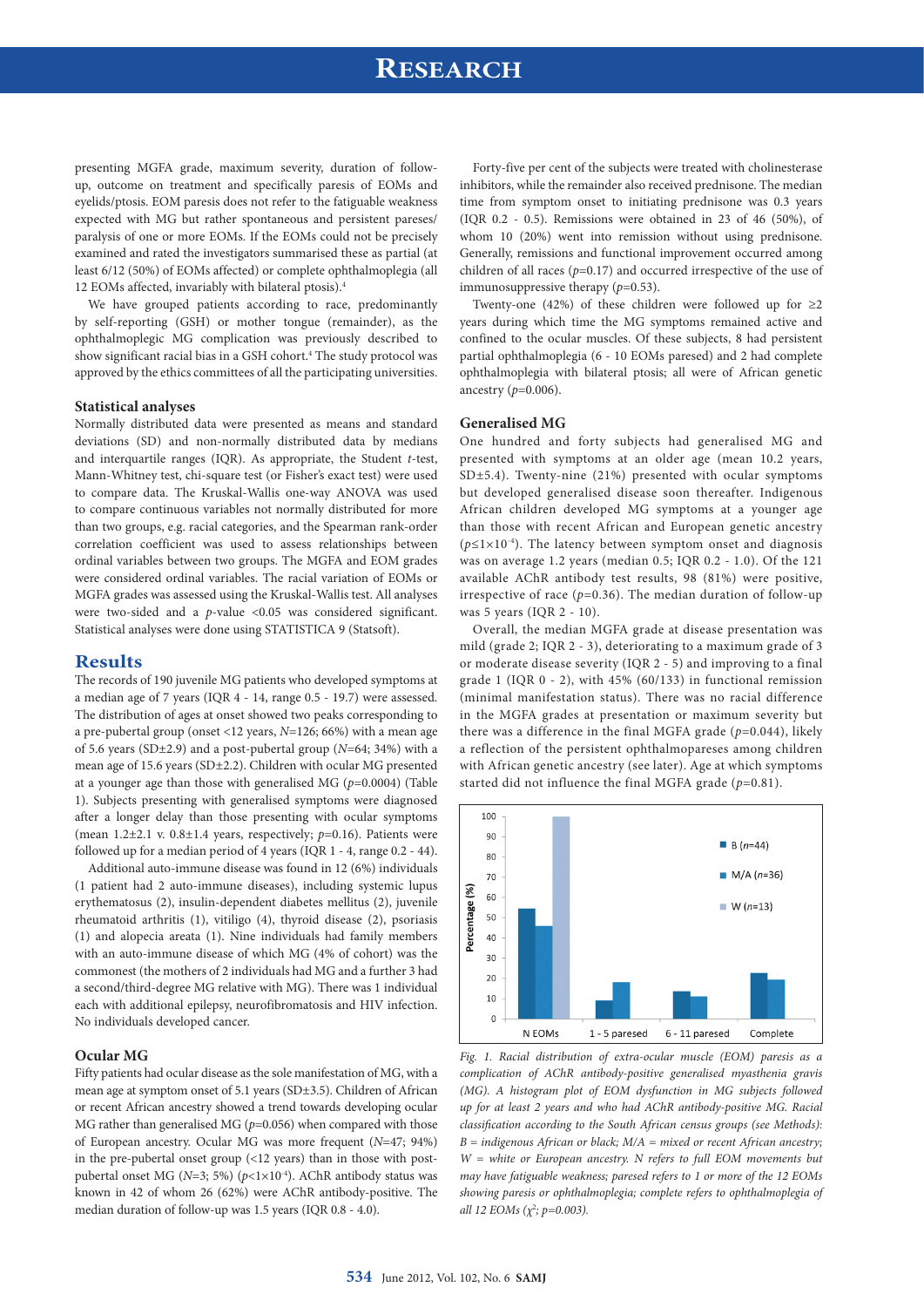| Table 2. Comparison of pre-pubertal (<12 years) and post-pubertal ( $\geq$ 12 years) onset among generalised MG juveniles ( $N=140$ ) <sup>*</sup> |              |               |                   |  |  |
|----------------------------------------------------------------------------------------------------------------------------------------------------|--------------|---------------|-------------------|--|--|
|                                                                                                                                                    | Pre-pubertal | Post-pubertal | $p$ -value        |  |  |
| $N(\%)$                                                                                                                                            | 79 (57)      | 61(44)        |                   |  |  |
| Females, $N$ (%)                                                                                                                                   | 45(56)       | 45(74)        | 0.041             |  |  |
| AChR antibody-positive, $N$ (%) <sup>*</sup>                                                                                                       | 53(79)       | 46(82)        | 0.680             |  |  |
| Thymectomy, $N$ (%)                                                                                                                                | 17(22)       | 44 (72)       | $<1\times10^{-4}$ |  |  |
| Follow-up, median years (IQR)                                                                                                                      | $5(2-10)$    | $9(5-17)$     | 0.019             |  |  |
| No immunosuppressive therapy, $N$ (%)                                                                                                              | 19(24)       | 4(7)          | $<1\times10^{-4}$ |  |  |
| $\geq$ 1 MG crisis, N (%)                                                                                                                          | 22(28)       | 27(44)        | 0.047             |  |  |
| MMS, $N$ $(\%)$                                                                                                                                    | 32(41)       | 30(49)        | 0.380             |  |  |
| Partial/complete ophthalmoplegia, N (%)                                                                                                            | 24(31)       | 12(20)        | 0.180             |  |  |
| Normal eye movements, $N$ (%)                                                                                                                      | 46(59)       | 40(68)        | 0.240             |  |  |
|                                                                                                                                                    |              |               |                   |  |  |

\* Only those with known results included. MMS refers to minimal manifestations of MG (functional remission with or without treatment).

Disease onset was more frequent before onset of puberty (57%). Post-pubertal MG tended to be more severe than pre-pubertal MG (*p*=0.08), with a higher proportion of older children developing at least one MG crisis (*p*=0.017) (Table 2).

Partial or complete ophthalmoplegia developing as a complication of generalised MG was observed in 32 children (23%), all of whom were of either African or recent African genetic ancestry. Fig. 1 depicts the distribution of the number of extra-ocular muscles affected. The distribution of cases did not differ between the larger centres: combined Cape Town 27%; BARA 24%; combining SBA+UH 22% (*p*=0.69). The presence of MG-associated ophthalmoparesis correlated significantly with the race of the child (*p*=0.002), but not with gender (*p*=0.86), age at symptom onset (*p*=0.94), latency before diagnosis (*p*=0.60), use of immunosuppressive therapy (*p*=0.34), or years before the initiation of immunosuppressive therapy (*p*=0.70). Most of the patients (75%) were noted to have ophthalmoplegia at the time of MG diagnosis, but unlike the remaining MG manifestations the ophthalmoplegia remained treatment-resistant. The remaining 25% had some ocular MG manifestations at diagnosis, but only developed the complete ophthalmoplegia while being treated with immunosuppressive therapy.

#### **Treatment and outcome**

Immunosuppressive therapies were used in 83% of generalised MG cases, whereas 17% were treated symptomatically with pyridostigmine alone. The latency between diagnosis and initiation of immunosuppressive therapy was on average 1.7 years (median 0.5 years, IQR 0.2 - 2.0). Twelve individuals (10%) achieved remissions without immunosuppressive therapy; 3 received IVIg after initially presenting in MG crisis, but subsequently improved and did not need further immunosuppression. Sixty-nine subjects (63% of those on immunosuppression) were also treated with steroid-sparing agents (see Table 1). Four patients (3%) died of a myasthenic crisis, of whom 2 were not treated with immunosuppressive therapies. An additional 2 subjects died of unrelated causes – 1 of HIV/AIDS and 1 of ischaemic heart disease and arrhythmia, after 3 and 44 years of follow-up, respectively.

Of those with generalised MG, 43% underwent thymectomy, which was performed more frequently in older children (Table 2,  $p \le 1 \times 10^{-4}$ ); half underwent surgery within 1 year of symptom onset. Thymic histological findings were available in 54: 36 (67%) had thymic hyperplasia, 3 (2%) had thymoma and 12 (22%) were normal. The patients undergoing thymectomy had greater disease severity

than those who did not have surgery (*p*=0.002), and showed a trend towards proportionately more remissions achieved (55% v. 38%; *p*=0.057).

Owing to increased severity of disease, post-pubertal children were more likely to receive immunosuppressive therapies or to undergo thymectomy. However, the proportions obtaining remissions were similar (*p*=0.24).

#### **The effect of thymectomy on the long-term remission rate in juvenile generalised MG**

Analysis of the clinical outcome of 46 subjects (5 being lost to followup) diagnosed by one of three Cape Town clinics and followed up for a median of 7.5 years (range 0.3 - 44 years), shows that the thymectomy group had more severe disease (54% MGFA grade 4 or 5) compared with the non-thymectomy group (19% MGFA grade 4 or 5). Thymectomy did not influence the development of MG-associated ophthalmopareses (*p*=0.57) or frequency of remission (*p*=0.51). Twenty (of whom 16 had thymectomy) diagnosed with MG prior to 2001 still attend the clinic with active MG.

### **Discussion**

We present the first description of an African juvenile MG cohort. Racial variation among juveniles with MG has been previously reported, with a very high incidence of ocular MG among Asian children.<sup>6</sup> Interestingly, we show that children with African genetic ancestry, as opposed to European ancestry, also show a trend toward more ocular MG, with an age peak between 2 and 4 years.<sup>3</sup> Moreover, we show that a substantial proportion of children with generalised AChR antibody-positive MG develop severe, treatmentresistant ophthalmoplegia associated with significant morbidity (Fig. 1).4 Apart from an isolated Canadian case (1 of 25)7 and 2 Korean children (2 of 24),<sup>8</sup> an hitherto unrecognised MG complication of ophthalmoplegia and ptosis was described in a cross-sectional analysis of South Africans with generalised MG attending one centre (Cape Town).<sup>4</sup> In that report, 13 patients with African genetic ancestry developed complete ophthalmoplegia and bilateral ptosis, 7 having developed MG symptoms in childhood.4 We now present data to show that either partial or complete ophthalmoplegia occurs among 23% of South Africans with juvenile MG attending different centres across South Africa. All subjects had African genetic ancestry (either indigenous African or recent African ancestry). The majority of these children had already developed either partial or complete ophthalmoplegia at the time of generalised MG symptom